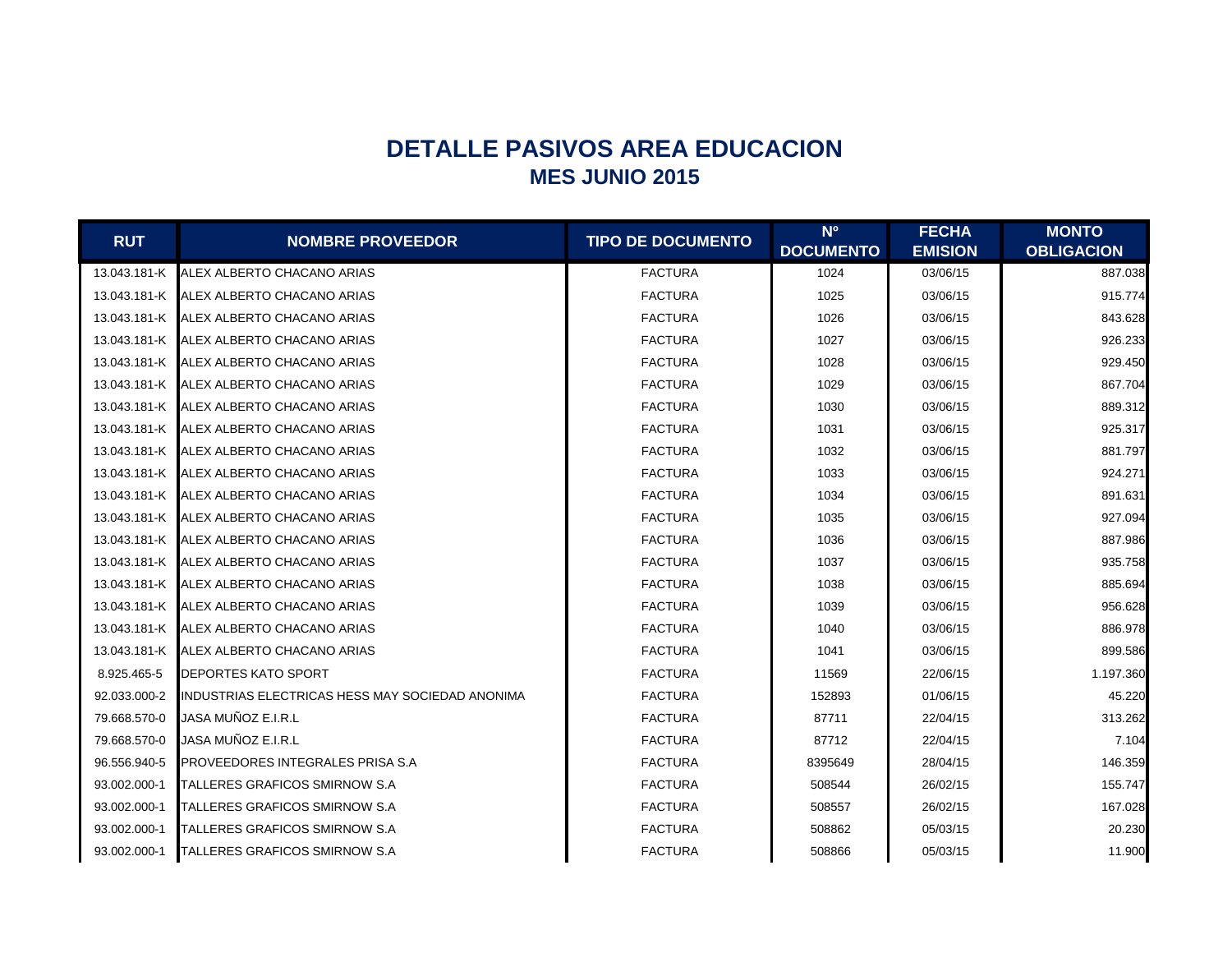| 93.002.000-1         | <b>TALLERES GRAFICOS SMIRNOW S.A</b> | <b>FACTURA</b> | 509133 | 12/03/15 | 18.243     |
|----------------------|--------------------------------------|----------------|--------|----------|------------|
| 93.002.000-1         | <b>TALLERES GRAFICOS SMIRNOW S.A</b> | <b>FACTURA</b> | 509135 | 12/03/15 | 26.442     |
|                      |                                      |                |        |          |            |
| <b>TOTAL PASIVOS</b> |                                      |                |        |          | 18.370.774 |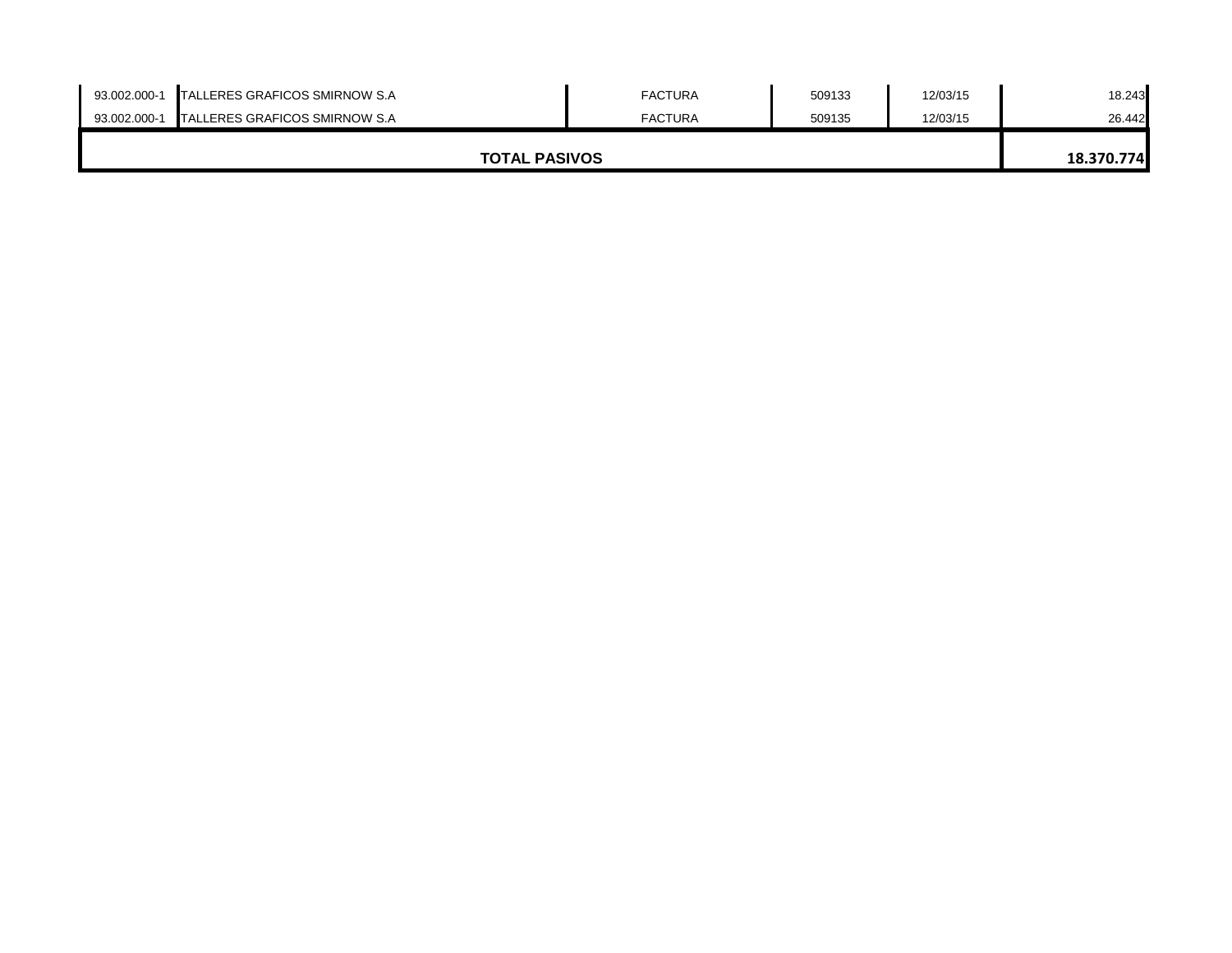## **DETALLE PASIVOS AREA SALUD MES JUNIO 2015**

|              |                                           | <b>TIPO DE</b>   | <b>No</b>        | <b>FECHA</b>   | <b>MONTO</b>      |
|--------------|-------------------------------------------|------------------|------------------|----------------|-------------------|
| <b>RUT</b>   | <b>NOMBRE PROVEEDOR</b>                   | <b>DOCUMENTO</b> | <b>DOCUMENTO</b> | <b>EMISION</b> | <b>OBLIGACION</b> |
| 5.841.164-7  | ALICIA ROSA CABELLO REYES                 | <b>FACTURA</b>   | 7336             | 26/05/15       | 160.003           |
| 5.841.164-7  | ALICIA ROSA CABELLO REYES                 | <b>FACTURA</b>   | 7426             | 16/06/15       | 233.600           |
| 5.841.164-7  | ALICIA ROSA CABELLO REYES                 | <b>FACTURA</b>   | 7427             | 16/06/15       | 132.604           |
| 5.841.164-7  | ALICIA ROSA CABELLO REYES                 | <b>FACTURA</b>   | 7428             | 16/06/15       | 495.207           |
| 5.841.164-7  | ALICIA ROSA CABELLO REYES                 | <b>FACTURA</b>   | 7429             | 16/06/15       | 505.212           |
| 5.841.164-7  | ALICIA ROSA CABELLO REYES                 | <b>FACTURA</b>   | 7431             | 16/06/15       | 440.007           |
| 5.841.164-7  | ALICIA ROSA CABELLO REYES                 | <b>FACTURA</b>   | 7432             | 16/06/15       | 69.201            |
| 5.841.164-7  | ALICIA ROSA CABELLO REYES                 | <b>FACTURA</b>   | 7433             | 16/06/15       | 87.600            |
| 5.841.164-7  | ALICIA ROSA CABELLO REYES                 | <b>FACTURA</b>   | 7430             | 16/06/15       | 179.007           |
| 78.378.160-3 | COMERCIAL EXPRESS DENT LIMITADA           | <b>FACTURA</b>   | 8813             | 12/05/15       | 1.582.403         |
| 78.378.160-3 | COMERCIAL EXPRESS DENT LIMITADA           | <b>FACTURA</b>   | 8814             | 12/05/15       | 1.107.682         |
| 78.378.160-3 | COMERCIAL EXPRESS DENT LIMITADA           | <b>FACTURA</b>   | 9763             | 27/05/15       | 415.127           |
| 78.378.160-3 | COMERCIAL EXPRESS DENT LIMITADA           | <b>FACTURA</b>   | 10199            | 03/06/15       | 577.686           |
| 78.378.160-3 | COMERCIAL EXPRESS DENT LIMITADA           | <b>FACTURA</b>   | 10200            | 03/06/15       | 577.686           |
| 76.042.903-1 | COMERCIALIZADORA DE INSUMOS MEDICOS LTDA. | <b>FACTURA</b>   | 16911            | 22/04/15       | 127.925           |
| 76.042.903-1 | COMERCIALIZADORA DE INSUMOS MEDICOS LTDA. | <b>FACTURA</b>   | 16912            | 22/04/15       | 127.925           |
| 76.042.903-1 | COMERCIALIZADORA DE INSUMOS MEDICOS LTDA. | <b>FACTURA</b>   | 16913            | 22/04/15       | 151.725           |
| 76.042.903-1 | COMERCIALIZADORA DE INSUMOS MEDICOS LTDA. | <b>FACTURA</b>   | 16914            | 22/04/15       | 127.925           |
| 76.042.903-1 | COMERCIALIZADORA DE INSUMOS MEDICOS LTDA. | <b>FACTURA</b>   | 16955            | 24/04/15       | 321.300           |
| 76.042.903-1 | COMERCIALIZADORA DE INSUMOS MEDICOS LTDA. | <b>FACTURA</b>   | 16961            | 24/04/15       | 321.300           |
| 76.042.903-1 | COMERCIALIZADORA DE INSUMOS MEDICOS LTDA. | <b>FACTURA</b>   | 16962            | 24/04/15       | 321.300           |
| 76.042.903-1 | COMERCIALIZADORA DE INSUMOS MEDICOS LTDA. | <b>FACTURA</b>   | 16963            | 24/04/15       | 321.300           |
| 76.042.903-1 | COMERCIALIZADORA DE INSUMOS MEDICOS LTDA. | <b>FACTURA</b>   | 17588            | 05/06/15       | 1.133.927         |
| 76.042.903-1 | COMERCIALIZADORA DE INSUMOS MEDICOS LTDA. | <b>FACTURA</b>   | 17589            | 05/06/15       | 699.577           |
| 79.595.850-9 | DENTAL LAVAL LIMITADA                     | <b>FACTURA</b>   | 15025            | 08/06/15       | 925.701           |
| 79.595.850-9 | DENTAL LAVAL LIMITADA                     | <b>FACTURA</b>   | 15026            | 08/06/15       | 1.068.382         |
| 79.595.850-9 | DENTAL LAVAL LIMITADA                     | <b>FACTURA</b>   | 15028            | 08/06/15       | 925.701           |
| 79.595.850-9 | DENTAL LAVAL LIMITADA                     | <b>FACTURA</b>   | 15030            | 08/06/15       | 980.203           |
| 79.595.850-9 | <b>DENTAL LAVAL LIMITADA</b>              | <b>FACTURA</b>   | 15032            | 08/06/15       | 144.704           |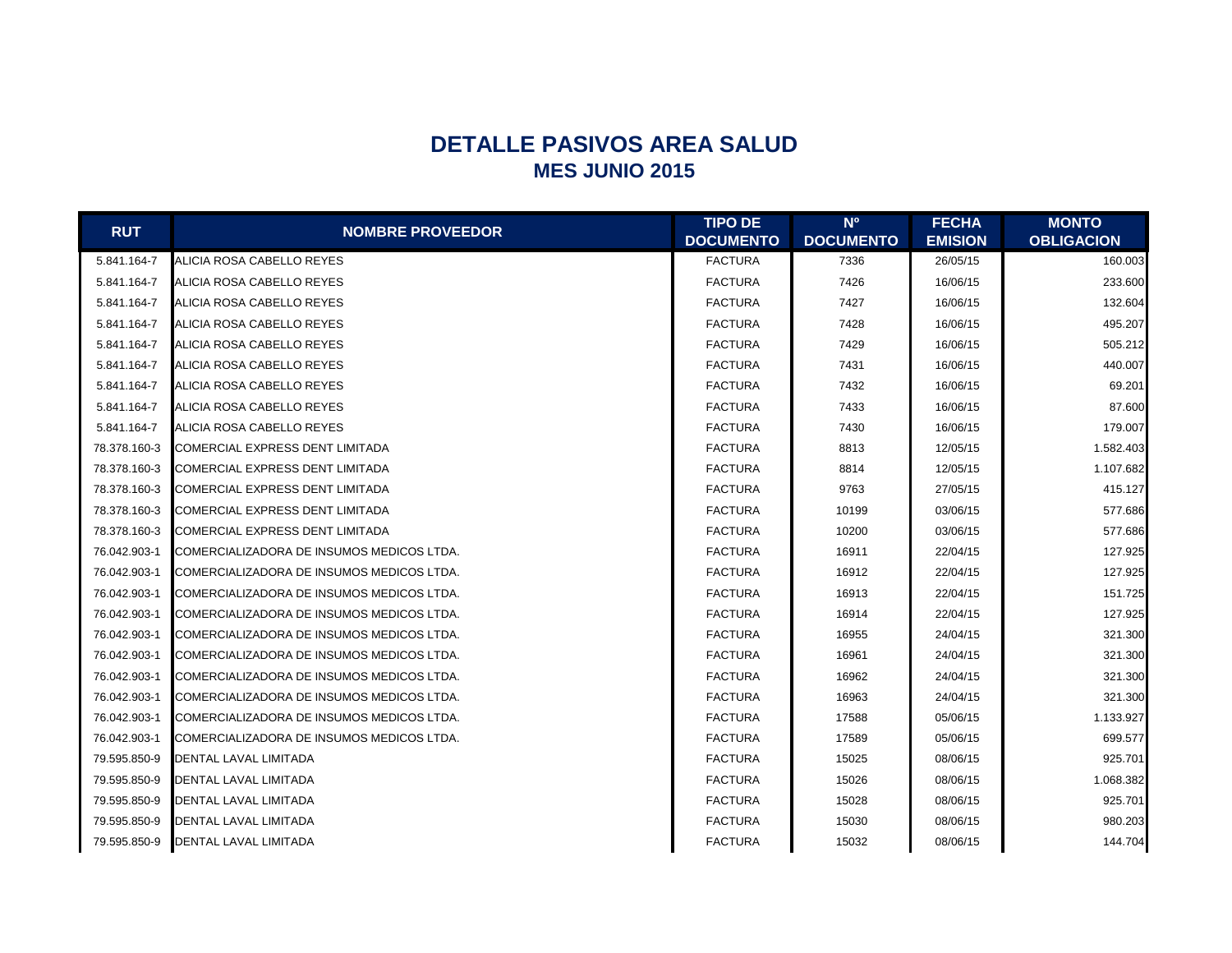| 79.595.850-9 | DENTAL LAVAL LIMITADA                                                          | <b>FACTURA</b> | 15036   | 08/06/15 | 158.865   |
|--------------|--------------------------------------------------------------------------------|----------------|---------|----------|-----------|
| 79.595.850-9 | DENTAL LAVAL LIMITADA                                                          | <b>FACTURA</b> | 15038   | 08/06/15 | 158.865   |
| 79.595.850-9 | DENTAL LAVAL LIMITADA                                                          | <b>FACTURA</b> | 15040   | 08/06/15 | 158.865   |
| 8.925.465-5  | DEPORTES KATO SPORT                                                            | <b>FACTURA</b> | 11532   | 02/06/15 | 776.250   |
| 76.389.383-9 | DROGUERIA GLOBAL PHARMA SPA                                                    | <b>FACTURA</b> | 5561    | 22/04/15 | 119.000   |
| 76.389.383-9 | DROGUERIA GLOBAL PHARMA SPA                                                    | <b>FACTURA</b> | 5562    | 22/04/15 | 142.800   |
| 76.389.383-9 | DROGUERIA GLOBAL PHARMA SPA                                                    | <b>FACTURA</b> | 5563    | 22/04/15 | 11.305    |
| 76.389.383-9 | DROGUERIA GLOBAL PHARMA SPA                                                    | <b>FACTURA</b> | 5564    | 22/04/15 | 166.600   |
| 76.389.383-9 | DROGUERIA GLOBAL PHARMA SPA                                                    | <b>FACTURA</b> | 5565    | 22/04/15 | 22.610    |
| 76.389.383-9 | DROGUERIA GLOBAL PHARMA SPA                                                    | <b>FACTURA</b> | 5566    | 22/04/15 | 56.525    |
| 76.389.383-9 | DROGUERIA GLOBAL PHARMA SPA                                                    | <b>FACTURA</b> | 5567    | 22/04/15 | 22.610    |
| 76.389.383-9 | DROGUERIA GLOBAL PHARMA SPA                                                    | <b>FACTURA</b> | 5575    | 22/04/15 | 142.800   |
| 99.571.460-1 | <b>EXPRO S.A</b>                                                               | <b>FACTURA</b> | 89260   | 04/05/15 | 638.348   |
| 99.571.460-0 | <b>EXPRO S.A</b>                                                               | <b>FACTURA</b> | 89265   | 04/05/15 | 499.147   |
| 99.571.460-2 | EXPRO S.A                                                                      | <b>FACTURA</b> | 89292   | 04/05/15 | 543.768   |
| 99.574.460-0 | EXPRO S.A                                                                      | <b>FACTURA</b> | 89337   | 04/05/15 | 463.002   |
| 99.571.460-2 | EXPRO S.A                                                                      | <b>FACTURA</b> | 89368   | 05/05/15 | 500.658   |
| 99.574.460-1 | <b>EXPRO S.A</b>                                                               | <b>FACTURA</b> | 89370   | 05/05/15 | 939.293   |
| 99.574.460-0 | <b>EXPRO S.A</b>                                                               | <b>FACTURA</b> | 89373   | 05/05/15 | 611.675   |
| 99.574.460-0 | EXPRO S.A                                                                      | <b>FACTURA</b> | 89375   | 05/05/15 | 456.100   |
| 99.571.460-1 | <b>EXPRO S.A</b>                                                               | <b>FACTURA</b> | 89895   | 20/05/15 | 7.770     |
| 99.574.460-2 | <b>EXPRO S.A</b>                                                               | <b>FACTURA</b> | N/C3400 | 13/05/15 | $-46.951$ |
| 76.325.097-0 | IMP. Y COMER. DE INS. MED. SALOME CECILIA VELIZ CANTO E.I.R.L (MEDIAL SUPPORT) | <b>FACTURA</b> | 142     | 04/05/15 | 2.093.655 |
| 76.325.097-0 | IMP. Y COMER. DE INS. MED. SALOME CECILIA VELIZ CANTO E.I.R.L (MEDIAL SUPPORT) | <b>FACTURA</b> | 143     | 04/05/15 | 310.847   |
| 76.325.097-0 | IMP. Y COMER. DE INS. MED. SALOME CECILIA VELIZ CANTO E.I.R.L (MEDIAL SUPPORT) | <b>FACTURA</b> | 144     | 02/06/15 | 699.406   |
| 76.142.616-8 | MPORTADORA DE INSUMOS MEDICOS PROMED LIMITADA                                  | <b>FACTURA</b> | 1676    | 21/04/15 | 1.231.460 |
| 76.142.616-8 | MPORTADORA DE INSUMOS MEDICOS PROMED LIMITADA                                  | <b>FACTURA</b> | 1678    | 21/04/15 | 1.373.796 |
| 76.142.616-8 | MPORTADORA DE INSUMOS MEDICOS PROMED LIMITADA                                  | <b>FACTURA</b> | 1679    | 21/04/15 | 1.373.141 |
| 76.142.616-8 | MPORTADORA DE INSUMOS MEDICOS PROMED LIMITADA                                  | <b>FACTURA</b> | 1680    | 21/04/15 | 709.240   |
| 76.142.616-8 | IMPORTADORA DE INSUMOS MEDICOS PROMED LIMITADA                                 | <b>FACTURA</b> | 1681    | 21/04/15 | 580.125   |
| 76.142.616-8 | IMPORTADORA DE INSUMOS MEDICOS PROMED LIMITADA                                 | <b>FACTURA</b> | 1682    | 21/04/15 | 912.730   |
| 76.142.616-8 | IMPORTADORA DE INSUMOS MEDICOS PROMED LIMITADA                                 | <b>FACTURA</b> | 1683    | 21/04/15 | 3.650.682 |
| 76.390.967-0 | IMPORTADORA Y COMERCIALIZADORA MEDICPRO LIMITADA                               | <b>FACTURA</b> | 68      | 27/04/15 | 698.292   |
| 76.390.967-0 | IMPORTADORA Y COMERCIALIZADORA MEDICPRO LIMITADA                               | <b>FACTURA</b> | 69      | 27/04/15 | 876.078   |
| 76.390.967-0 | IMPORTADORA Y COMERCIALIZADORA MEDICPRO LIMITADA                               | <b>FACTURA</b> | 70      | 27/04/15 | 977.942   |
| 76.390.967-0 | IMPORTADORA Y COMERCIALIZADORA MEDICPRO LIMITADA                               | <b>FACTURA</b> | 71      | 27/04/15 | 1.408.484 |
| 76.390.967-0 | IMPORTADORA Y COMERCIALIZADORA MEDICPRO LIMITADA                               | <b>FACTURA</b> | 75      | 29/04/15 | 1.125.502 |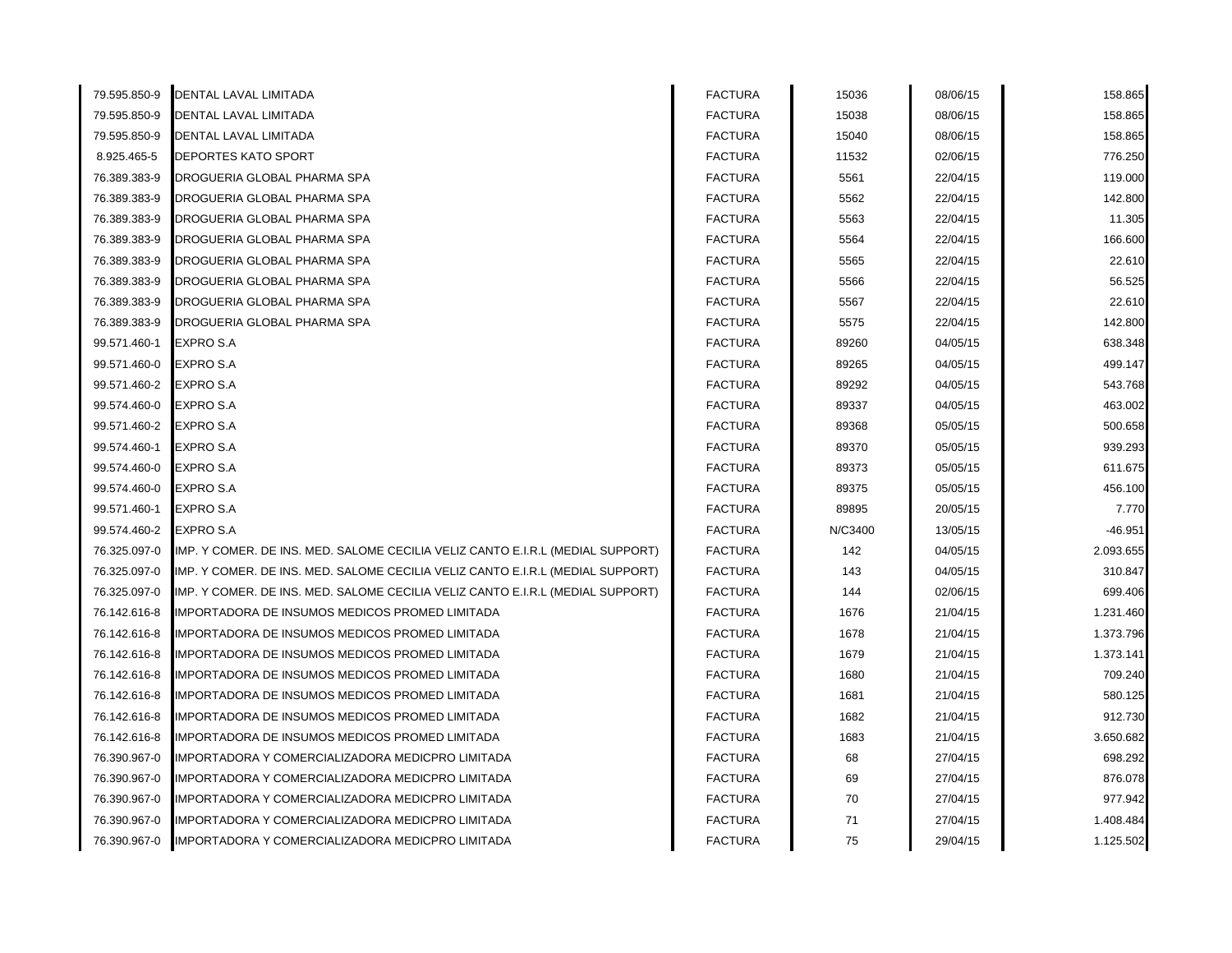| 76.390.967-0 | IMPORTADORA Y COMERCIALIZADORA MEDICPRO LIMITADA          | <b>FACTURA</b> | 76      | 29/04/15 | 139.825   |
|--------------|-----------------------------------------------------------|----------------|---------|----------|-----------|
| 76.390.967-0 | IMPORTADORA Y COMERCIALIZADORA MEDICPRO LIMITADA          | <b>FACTURA</b> | 77      | 29/04/15 | 139.825   |
| 76.431.669-K | RELOJCONTROL SERVICIOS INFORMATICOS SPA                   | <b>FACTURA</b> | 44      | 10/05/15 | 416.500   |
| 76.431.669-K | RELOJCONTROL SERVICIOS INFORMATICOS SPA                   | <b>FACTURA</b> | 45      | 10/05/15 | 236.687   |
| 76.431.669-K | RELOJCONTROL SERVICIOS INFORMATICOS SPA                   | <b>FACTURA</b> | 46      | 10/05/15 | 236.687   |
| 85.025.400-1 | SOC. DE MANUFACTURA DE EQUIPOS DENTALES LIMITADA (M-DENT) | <b>FACTURA</b> | 177420  | 13/05/15 | 5.295.000 |
| 91.575.000-1 | SOCOFAR S.A                                               | <b>FACTURA</b> | 4919145 | 27/05/15 | 1.473.220 |
| 91.575.000-1 | SOCOFAR S.A                                               | <b>FACTURA</b> | 4919206 | 27/05/15 | 58.636    |
| 91.575.000-1 | SOCOFAR S.A                                               | <b>FACTURA</b> | 4919214 | 27/05/15 | 1.227.192 |
| 91.575.000-1 | SOCOFAR S.A                                               | <b>FACTURA</b> | 4919516 | 27/05/15 | 736.610   |
| 91.575.000-1 | SOCOFAR S.A                                               | <b>FACTURA</b> | 4919607 | 27/05/15 | 44.006    |
| 91.575.000-1 | SOCOFAR S.A                                               | <b>FACTURA</b> | 4919608 | 27/05/15 | 44.006    |
| 91.575.000-1 | SOCOFAR S.A                                               | <b>FACTURA</b> | 4919609 | 27/05/15 | 44.006    |
| 91.575.000-1 | SOCOFAR S.A                                               | <b>FACTURA</b> | 4919666 | 27/05/15 | 13.309    |
| 91.575.000-1 | SOCOFAR S.A                                               | <b>FACTURA</b> | 4919849 | 27/05/15 | 15.644    |
| 91.575.000-1 | SOCOFAR S.A                                               | <b>FACTURA</b> | 4924218 | 29/05/15 | 589.050   |
| 91.575.000-1 | SOCOFAR S.A                                               | <b>FACTURA</b> | 4924219 | 29/05/15 | 589.050   |
| 91.575.000-1 | SOCOFAR S.A                                               | <b>FACTURA</b> | 4924220 | 29/05/15 | 589.050   |
| 91.575.000-1 | SOCOFAR S.A                                               | <b>FACTURA</b> | 4924277 | 29/05/15 | 589.050   |
| 91.575.000-1 | SOCOFAR S.A                                               | <b>FACTURA</b> | 4930817 | 02/06/15 | 209.952   |
| 91.575.000-1 | SOCOFAR S.A                                               | <b>FACTURA</b> | 4930819 | 02/06/15 | 440.006   |
| 91.575.000-1 | SOCOFAR S.A                                               | <b>FACTURA</b> | 4934145 | 03/06/15 | 770.763   |
| 91.575.000-1 | SOCOFAR S.A                                               | <b>FACTURA</b> | 4936914 | 04/06/15 | 599.760   |
| 91.575.000-1 | SOCOFAR S.A                                               | <b>FACTURA</b> | 4936915 | 04/06/15 | 599.760   |
| 91.575.000-1 | SOCOFAR S.A                                               | <b>FACTURA</b> | 4936927 | 04/06/15 | 599.760   |
| 91.575.000-1 | SOCOFAR S.A                                               | <b>FACTURA</b> | 4936928 | 04/06/15 | 599.760   |
| 91.575.000-1 | SOCOFAR S.A                                               | <b>FACTURA</b> | 4934727 | 03/06/15 | 3.439.576 |
| 91.575.000-1 | SOCOFAR S.A                                               | <b>FACTURA</b> | 4934249 | 03/06/15 | 3.775.632 |
| 76.381.173-5 | TRANSPORTES DIESEL CHILE LTDA.                            | <b>FACTURA</b> | 1171    | 04/06/15 | 4.170.000 |
| 76.079.782-0 | WINPHARM SPA.                                             | <b>FACTURA</b> | 33338   | 19/05/15 | 314.160   |
| 76.079.782-0 | WINPHARM SPA.                                             | <b>FACTURA</b> | 33339   | 19/05/15 | 1.047.200 |
| 76.079.782-0 | WINPHARM SPA.                                             | <b>FACTURA</b> | 33340   | 19/05/15 | 314.160   |
| 76.079.782-0 | WINPHARM SPA.                                             | <b>FACTURA</b> | 33341   | 19/05/15 | 142.800   |
| 76.079.782-0 | WINPHARM SPA.                                             | <b>FACTURA</b> | 33342   | 19/05/15 | 142.800   |
| 76.079.782-0 | WINPHARM SPA.                                             | <b>FACTURA</b> | 33343   | 19/05/15 | 142.800   |
| 76.079.782-0 | WINPHARM SPA.                                             | <b>FACTURA</b> | 33344   | 19/05/15 | 142.800   |
| 76.079.782-0 | WINPHARM SPA.                                             | <b>FACTURA</b> | 34090   | 10/06/15 | 3.486.700 |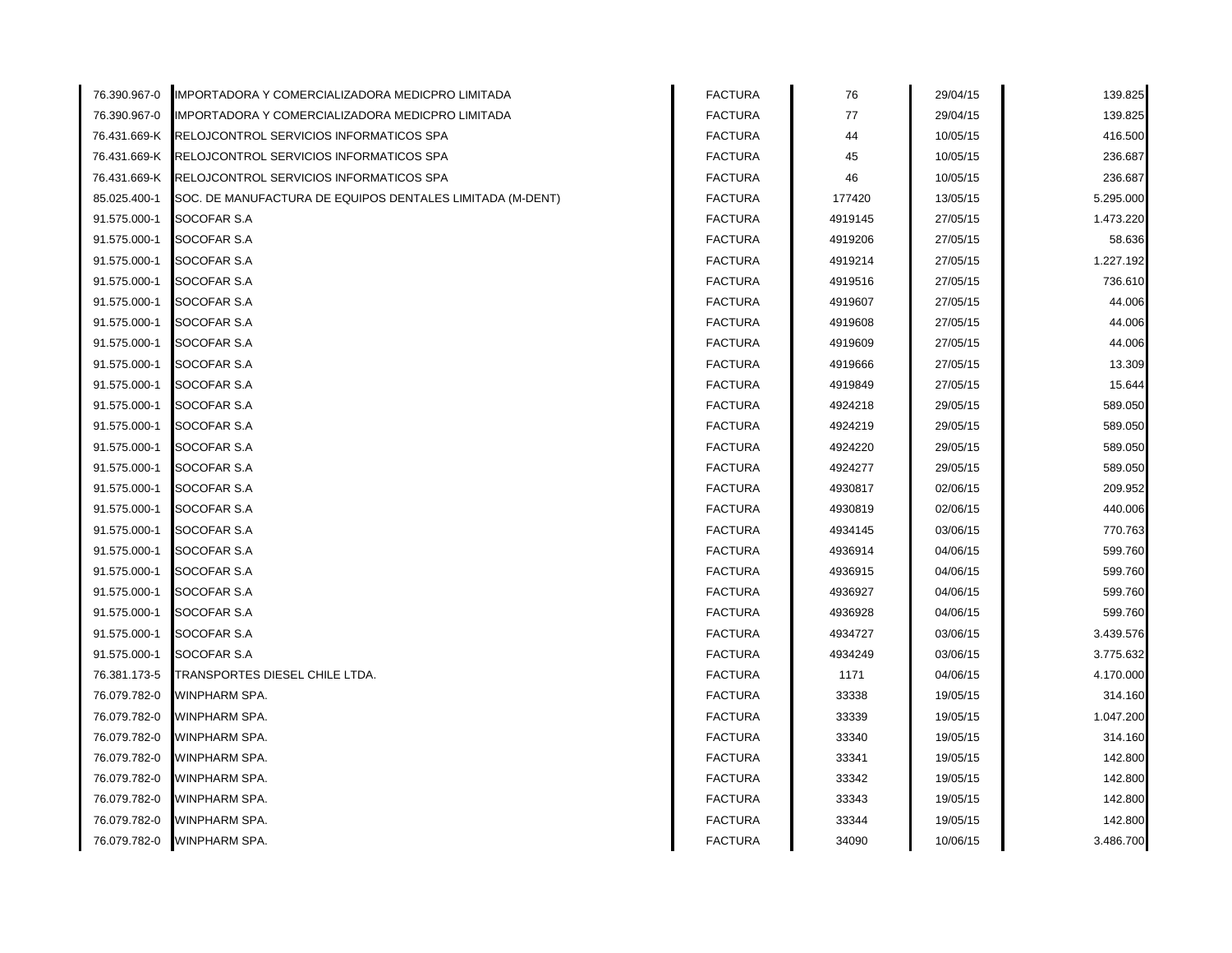| 76.070.033-9  | ARAMA NATURAL PRODUCTS DISTRIBUIDORA LIMITADA | <b>FACTURA</b> | 35419  | 30/04/15 | 321.300   |
|---------------|-----------------------------------------------|----------------|--------|----------|-----------|
| 76.070.033-9  | ARAMA NATURAL PRODUCTS DISTRIBUIDORA LIMITADA | <b>FACTURA</b> | 35427  | 30/04/15 | 1.285.200 |
| 76.175.092-5  | ASCEND LABORATORIES SPA                       | <b>FACTURA</b> | 3407   | 06/04/15 | 68.366    |
| 76.175.092-5  | ASCEND LABORATORIES SPA                       | <b>FACTURA</b> | 3501   | 06/04/15 | 23.681    |
| 76.175.092-5  | ASCEND LABORATORIES SPA                       | <b>FACTURA</b> | 3944   | 06/04/15 | 665.805   |
| 76.175.092-5  | ASCEND LABORATORIES SPA                       | <b>FACTURA</b> | 3945   | 06/04/15 | 745.702   |
| 76.175.092-5  | ASCEND LABORATORIES SPA                       | <b>FACTURA</b> | 4258   | 06/04/15 | 452.747   |
| 76.175.092-5  | ASCEND LABORATORIES SPA                       | <b>FACTURA</b> | 4264   | 06/04/15 | 399.483   |
| 76.175.092-5  | ASCEND LABORATORIES SPA                       | <b>FACTURA</b> | 4265   | 06/04/15 | 452.747   |
| 76.175.095-2  | ASCEND LABORATORIES SPA                       | <b>FACTURA</b> | 5144   | 04/05/15 | 29.934    |
| 76.175.092-5  | ASCEND LABORATORIES SPA                       | <b>FACTURA</b> | 5145   | 04/05/15 | 22.259    |
| 76.175.095-3  | ASCEND LABORATORIES SPA                       | <b>FACTURA</b> | 5146   | 04/05/15 | 29.934    |
| 76.175.092-6  | ASCEND LABORATORIES SPA                       | <b>FACTURA</b> | 5147   | 04/05/15 | 22.259    |
| 76.175.095-4  | ASCEND LABORATORIES SPA                       | <b>FACTURA</b> | 5335   | 04/05/15 | 226.374   |
| 76.175.092-7  | ASCEND LABORATORIES SPA                       | <b>FACTURA</b> | 5336   | 04/05/15 | 319.586   |
| 76.175.095-5  | ASCEND LABORATORIES SPA                       | <b>FACTURA</b> | 5343   | 04/05/15 | 279.638   |
| 76.175.092-8  | ASCEND LABORATORIES SPA                       | <b>FACTURA</b> | 5344   | 04/05/15 | 319.586   |
| 76.175.095-6  | ASCEND LABORATORIES SPA                       | <b>FACTURA</b> | 5719   | 04/05/15 | 23.681    |
| 76.175.092-9  | ASCEND LABORATORIES SPA                       | <b>FACTURA</b> | 5720   | 04/05/15 | 68.366    |
| 76.175.095-7  | ASCEND LABORATORIES SPA                       | <b>FACTURA</b> | 5721   | 04/05/15 | 23.681    |
| 76.175.092-10 | ASCEND LABORATORIES SPA                       | <b>FACTURA</b> | 5722   | 04/05/15 | 27.346    |
| 76.175.095-8  | <b>ASCEND LABORATORIES SPA</b>                | <b>FACTURA</b> | 5733   | 04/05/15 | 23.681    |
| 76.175.092-11 | ASCEND LABORATORIES SPA                       | <b>FACTURA</b> | 5734   | 04/05/15 | 68.366    |
| 76.175.095-9  | ASCEND LABORATORIES SPA                       | <b>FACTURA</b> | 5737   | 04/05/15 | 47.362    |
| 76.175.092-12 | ASCEND LABORATORIES SPA                       | <b>FACTURA</b> | 5738   | 04/05/15 | 54.692    |
| 76.175.095-10 | ASCEND LABORATORIES SPA                       | <b>FACTURA</b> | 6230   | 04/05/15 | 639.173   |
| 76.175.092-13 | ASCEND LABORATORIES SPA                       | <b>FACTURA</b> | 6231   | 04/05/15 | 878.863   |
|               | 76.175.095-11 ASCEND LABORATORIES SPA         | <b>FACTURA</b> | 6237   | 04/05/15 | 785.650   |
|               | 76.175.092-14 ASCEND LABORATORIES SPA         | <b>FACTURA</b> | 6238   | 04/05/15 | 878.863   |
| 91.537.000-4  | <b>BAYER S.A</b>                              | <b>FACTURA</b> | 109660 | 04/05/15 | 1.544.844 |
| 61.608.700-2  | <b>CENABAST</b>                               | <b>FACTURA</b> | 5639   | 31/03/15 | 16.467    |
| 61.608.700-2  | CENABAST                                      | <b>FACTURA</b> | 5640   | 31/03/15 | 16.007    |
| 61.608.700-2  | CENABAST                                      | <b>FACTURA</b> | 5641   | 31/03/15 | 22.784    |
| 61.608.700-2  | <b>CENABAST</b>                               | <b>FACTURA</b> | 5642   | 31/03/15 | 25.856    |
| 61.608.700-2  | CENABAST                                      | <b>FACTURA</b> | 7836   | 17/04/15 | 19.278    |
| 61.608.700-2  | <b>CENABAST</b>                               | <b>FACTURA</b> | 7837   | 17/04/15 | 1.985     |
| 61.608.700-2  | <b>CENABAST</b>                               | <b>FACTURA</b> | 7838   | 17/04/15 | 12.985    |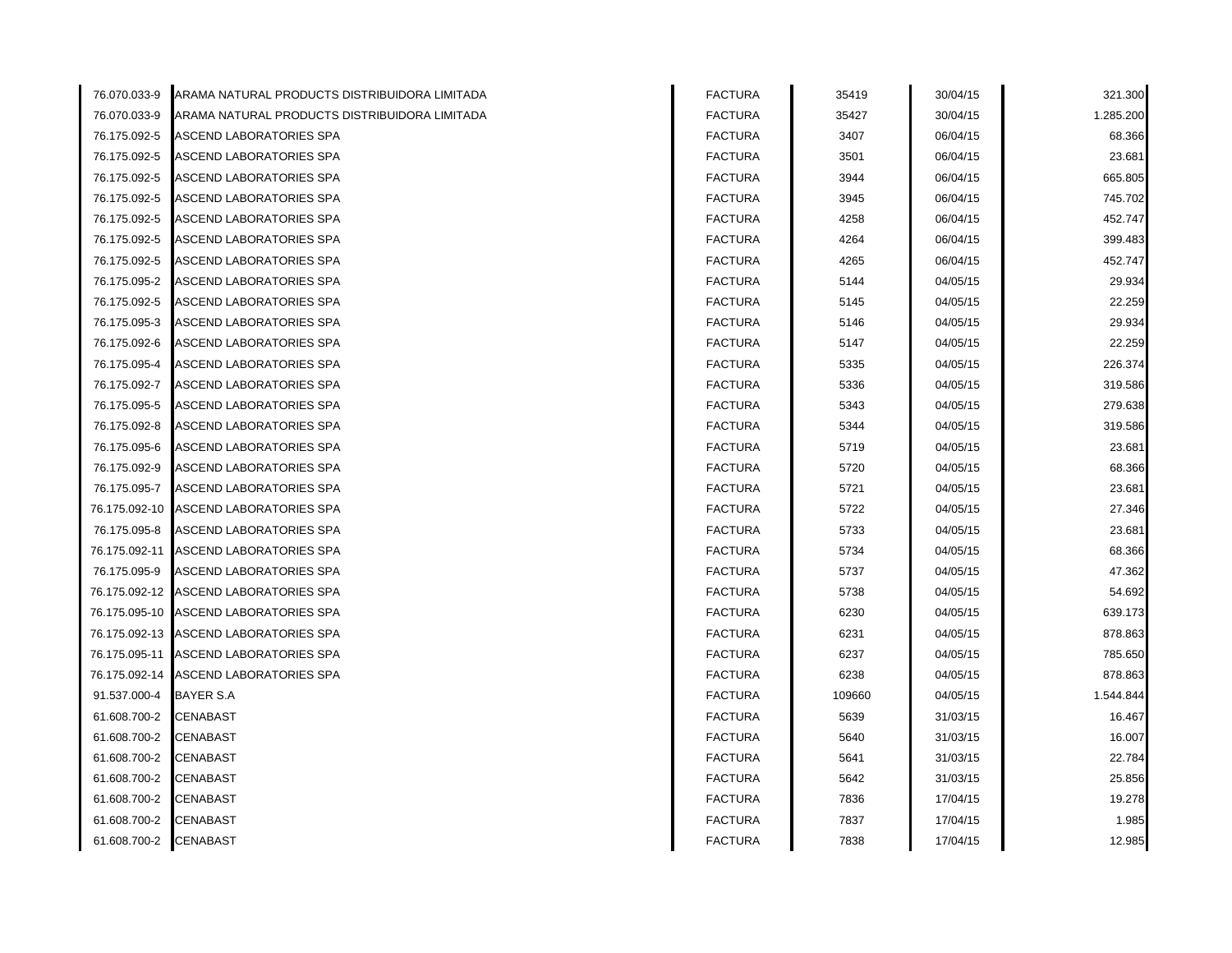| 61.608.700-2 | CENABAST | <b>FACTURA</b> | 7839  | 17/04/15 | 7.551   |
|--------------|----------|----------------|-------|----------|---------|
| 61.608.700-2 | CENABAST | <b>FACTURA</b> | 7840  | 17/04/15 | 3.020   |
| 61.608.700-2 | CENABAST | <b>FACTURA</b> | 7841  | 17/04/15 | 18.850  |
| 61.608.700-2 | CENABAST | <b>FACTURA</b> | 7842  | 17/04/15 | 4.102   |
| 61.608.700-2 | CENABAST | <b>FACTURA</b> | 7843  | 17/04/15 | 35.680  |
| 61.608.700-2 | CENABAST | <b>FACTURA</b> | 7844  | 17/04/15 | 343     |
| 61.608.700-2 | CENABAST | <b>FACTURA</b> | 7845  | 17/04/15 | 18.850  |
| 61.608.700-2 | CENABAST | <b>FACTURA</b> | 7846  | 17/04/15 | 9.639   |
| 61.608.700-2 | CENABAST | <b>FACTURA</b> | 7847  | 17/04/15 | 1.985   |
| 61.608.700-2 | CENABAST | <b>FACTURA</b> | 7848  | 17/04/15 | 6.124   |
| 61.608.700-2 | CENABAST | <b>FACTURA</b> | 7849  | 17/04/15 | 6.040   |
| 61.608.700-2 | CENABAST | <b>FACTURA</b> | 7850  | 17/04/15 | 2.013   |
| 61.608.700-2 | CENABAST | <b>FACTURA</b> | 7851  | 17/04/15 | 14.137  |
| 61.608.700-2 | CENABAST | <b>FACTURA</b> | 7852  | 17/04/15 | 48.675  |
| 61.608.700-2 | CENABAST | <b>FACTURA</b> | 7853  | 17/04/15 | 3.282   |
| 61.608.700-2 | CENABAST | <b>FACTURA</b> | 7854  | 17/04/15 | 343     |
| 61.608.700-2 | CENABAST | <b>FACTURA</b> | 7855  | 17/04/15 | 5.846   |
| 61.608.700-2 | CENABAST | <b>FACTURA</b> | 7856  | 17/04/15 | 14.137  |
| 61.608.700-2 | CENABAST | <b>FACTURA</b> | 11393 | 11/05/15 | 25.059  |
| 61.608.700-2 | CENABAST | <b>FACTURA</b> | 11394 | 11/05/15 | 12.614  |
| 61.608.700-2 | CENABAST | <b>FACTURA</b> | 11395 | 11/05/15 | 50.624  |
| 61.608.700-2 | CENABAST | <b>FACTURA</b> | 11396 | 11/05/15 | 1.968   |
| 61.608.700-2 | CENABAST | <b>FACTURA</b> | 11397 | 11/05/15 | 12.614  |
| 61.608.700-2 | CENABAST | <b>FACTURA</b> | 11398 | 11/05/15 | 88.403  |
| 61.608.700-2 | CENABAST | <b>FACTURA</b> | 11399 | 11/05/15 | 8.450   |
| 61.608.700-2 | CENABAST | <b>FACTURA</b> | 11400 | 11/05/15 | 12.614  |
| 61.608.700-2 | CENABAST | <b>FACTURA</b> | 11401 | 11/05/15 | 151.116 |
| 61.608.700-2 | CENABAST | <b>FACTURA</b> | 11402 | 11/05/15 | 126.168 |
| 61.608.700-2 | CENABAST | <b>FACTURA</b> | 11403 | 11/05/15 | 12.614  |
| 61.608.700-2 | CENABAST | <b>FACTURA</b> | 11817 | 11/05/15 | 11.567  |
| 61.608.700-2 | CENABAST | <b>FACTURA</b> | 11818 | 11/05/15 | 992     |
| 61.608.700-2 | CENABAST | <b>FACTURA</b> | 11819 | 11/05/15 | 1.421   |
| 61.608.700-2 | CENABAST | <b>FACTURA</b> | 11820 | 11/05/15 | 5.034   |
| 61.608.700-2 | CENABAST | <b>FACTURA</b> | 11821 | 11/05/15 | 5.537   |
| 61.608.700-2 | CENABAST | <b>FACTURA</b> | 11822 | 11/05/15 | 11.781  |
| 61.608.700-2 | CENABAST | <b>FACTURA</b> | 11823 | 11/05/15 | 6.629   |
| 61.608.700-2 | CENABAST | <b>FACTURA</b> | 11824 | 11/05/15 | 6.563   |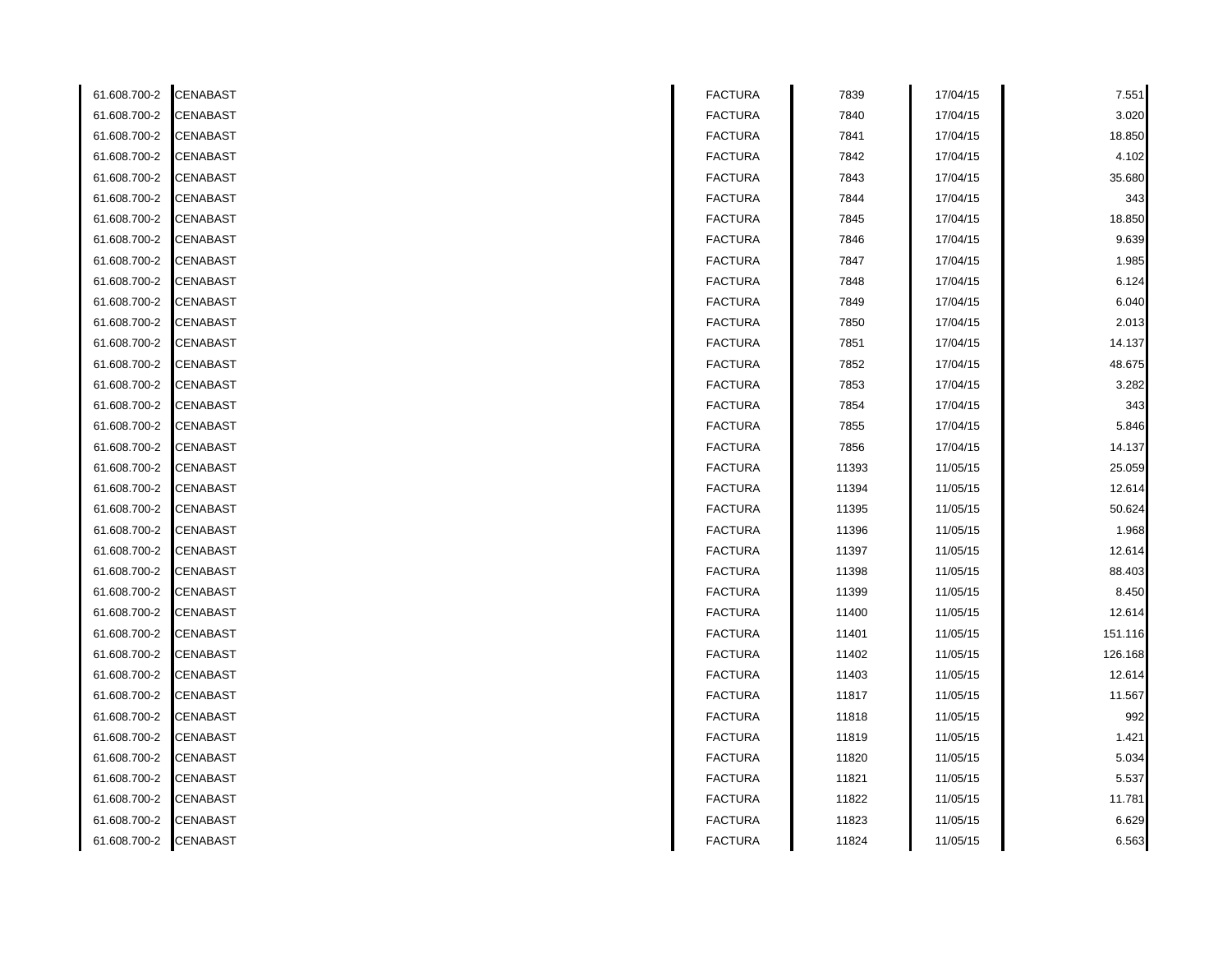| 61.608.700-2 CENABAST |                                                    | <b>FACTURA</b> | 11825   | 11/05/15 | 36.528    |
|-----------------------|----------------------------------------------------|----------------|---------|----------|-----------|
| 61.608.700-2          | CENABAST                                           | <b>FACTURA</b> | 11826   | 11/05/15 | 343       |
| 61.608.700-2          | CENABAST                                           | <b>FACTURA</b> | 11827   | 11/05/15 | 18.850    |
| 61.608.700-2          | CENABAST                                           | <b>FACTURA</b> | 11828   | 11/05/15 | 48.195    |
| 61.608.700-2          | CENABAST                                           | <b>FACTURA</b> | 11829   | 11/05/15 | 1.985     |
| 61.608.700-2          | CENABAST                                           | <b>FACTURA</b> | 11830   | 11/05/15 | 1.421     |
| 61.608.700-2          | CENABAST                                           | <b>FACTURA</b> | 11831   | 11/05/15 | 12.081    |
| 61.608.700-2          | CENABAST                                           | <b>FACTURA</b> | 11832   | 11/05/15 | 8.482     |
| 61.608.700-2          | CENABAST                                           | <b>FACTURA</b> | 11833   | 11/05/15 | 14.217    |
| 61.608.700-2          | CENABAST                                           | <b>FACTURA</b> | 11834   | 11/05/15 | 1.641     |
| 61.608.700-2          | CENABAST                                           | <b>FACTURA</b> | 11835   | 11/05/15 | 9.964     |
| 61.608.700-2          | CENABAST                                           | <b>FACTURA</b> | 11836   | 11/05/15 | 8.482     |
| 61.608.700-2          | CENABAST                                           | <b>FACTURA</b> | 11837   | 11/05/15 | 2.309     |
| 77.781.470-2          | DROGUERIA FARMOQUIMICA DEL PACIFICO LIMITADA       | <b>FACTURA</b> | 8638    | 27/04/15 | 23.800    |
| 76.956.140-4          | ETHON PHARMACEUTICALS                              | <b>FACTURA</b> | 52699   | 05/05/15 | 235.620   |
| 86.821.000-1          | INMED DROGUERIA LIMITADA                           | <b>FACTURA</b> | 126703  | 02/04/15 | 184.569   |
| 86.821.000-1          | INMED DROGUERIA LIMITADA                           | <b>FACTURA</b> | 126720  | 02/04/15 | 83.895    |
| 86.821.000-1          | INMED DROGUERIA LIMITADA                           | <b>FACTURA</b> | 129738  | 04/05/15 | 16.779    |
| 86.821.000-1          | INMED DROGUERIA LIMITADA                           | <b>FACTURA</b> | 129767  | 04/05/15 | 8.390     |
| 96.884.770-8          | ITF LABOMED FARMACEUTICA LIMITADA                  | <b>FACTURA</b> | 33579   | 06/04/15 | 314.160   |
| 96.884.770-8          | ITF LABOMED FARMACEUTICA LIMITADA                  | <b>FACTURA</b> | 34320   | 30/04/15 | 133.518   |
| 96.884.770-8          | ITF LABOMED FARMACEUTICA LIMITADA                  | <b>FACTURA</b> | 34323   | 30/04/15 | 219.912   |
| 96.884.770-8          | ITF LABOMED FARMACEUTICA LIMITADA                  | <b>FACTURA</b> | 34589   | 05/05/15 | 15.708    |
| 88.597.500-3          | LABORATORIO BIOSANO S.A.                           | <b>FACTURA</b> | 54579   | 01/04/15 | 28.560    |
| 92.121.000-0          | LABORATORIO MAVER S.A.                             | <b>FACTURA</b> | 200966  | 13/04/15 | 194.018   |
| 92.121.000-0          | LABORATORIO MAVER S.A.                             | <b>FACTURA</b> | 201974  | 05/05/15 | 291.026   |
| 79.802.770-0          | LABORATORIOS EUROMED CHILE S.A                     | <b>FACTURA</b> | 108395  | 04/05/15 | 1.190.000 |
| 96.581.370-5          | MEDICAL INTERNACIONAL LABORATORIES CORPORATION S.A | <b>FACTURA</b> | 13293   | 29/04/15 | 288.873   |
| 96.581.370-5          | MEDICAL INTERNACIONAL LABORATORIES CORPORATION S.A | <b>FACTURA</b> | 13294   | 29/04/15 | 338.258   |
| 80.621.200-8          | MERCK S.A                                          | <b>FACTURA</b> | 1486828 | 26/03/15 | 63.427    |
| 80.621.200-8          | MERCK S.A                                          | <b>FACTURA</b> | 1488599 | 27/04/15 | 18.052    |
| 80.621.200-8          | MERCK S.A                                          | <b>FACTURA</b> | 1488717 | 27/04/15 | 30.738    |
| 83.002.400-K          | NOVARTIS CHILE S.A.                                | <b>FACTURA</b> | 250105  | 28/04/15 | 334.565   |
| 76.669.630-9          | OPKO CHILE S.A                                     | <b>FACTURA</b> | 234444  | 30/04/15 | 43.459    |
| 76.669.630-9          | OPKO CHILE S.A                                     | <b>FACTURA</b> | 234459  | 30/04/15 | 18.743    |
| 76.669.630-9          | OPKO CHILE S.A                                     | <b>FACTURA</b> | 234461  | 30/04/15 | 18.743    |
| 76.669.630-9          | OPKO CHILE S.A                                     | <b>FACTURA</b> | 234478  | 30/04/15 | 28.560    |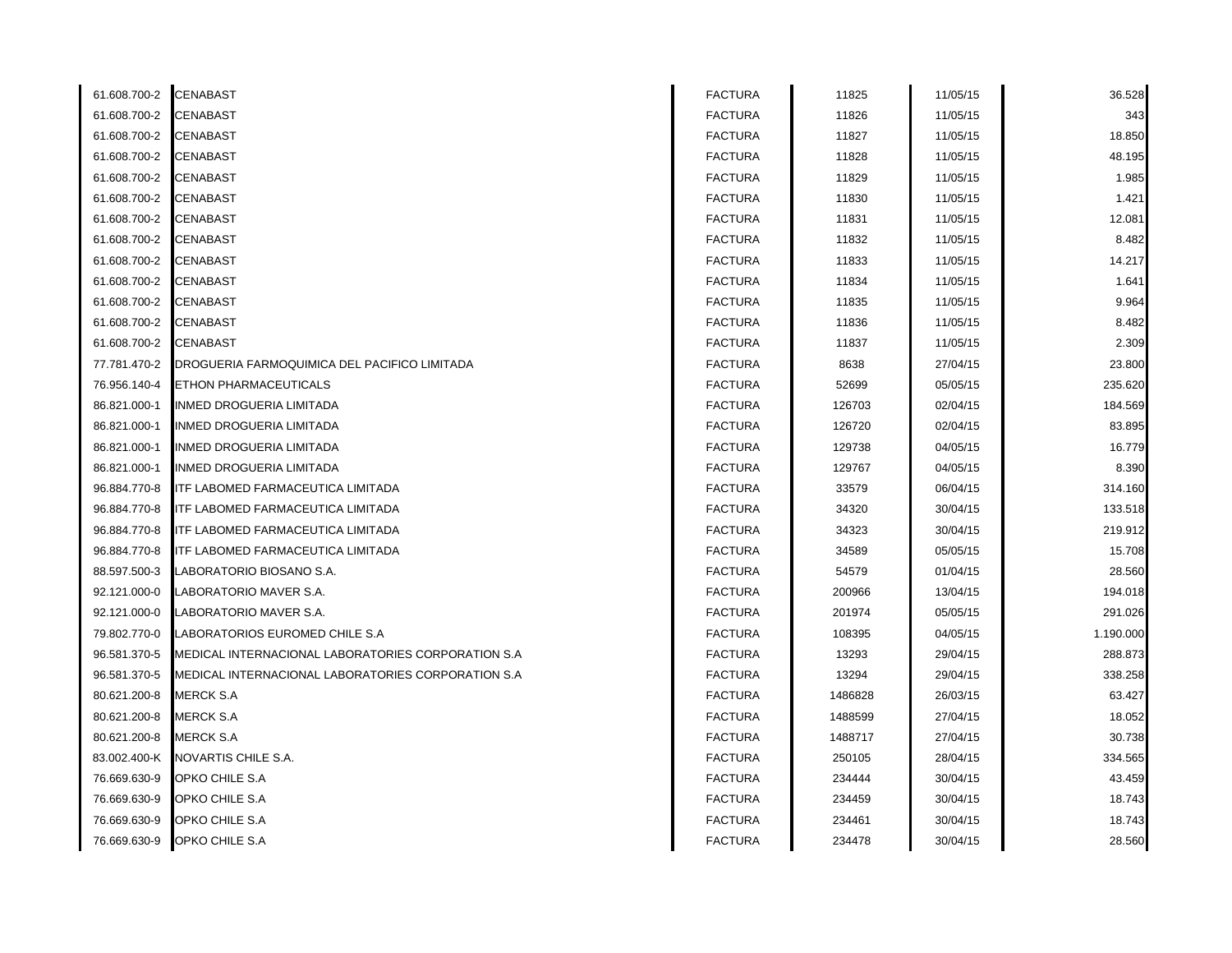| 76.669.630-9         | OPKO CHILE S.A                | <b>FACTURA</b> | 234481 | 30/04/15 | 28.560     |
|----------------------|-------------------------------|----------------|--------|----------|------------|
| 76.669.630-9         | OPKO CHILE S.A                | <b>FACTURA</b> | 234498 | 30/04/15 | 5.177      |
| 76.032.097-8         | <b>SYNTHON CHILE LIMITADA</b> | <b>FACTURA</b> | 6651   | 02/04/15 | 257.040    |
| 76.032.097-8         | SYNTHON CHILE LIMITADA        | <b>FACTURA</b> | 9024   | 04/05/15 | 4.165      |
| 76.032.097-8         | SYNTHON CHILE LIMITADA        | <b>FACTURA</b> | 9049   | 04/05/15 | 122.094    |
| 76.032.097-8         | <b>SYNTHON CHILE LIMITADA</b> | <b>FACTURA</b> | 9051   | 04/05/15 | 154.224    |
| 76.032.097-8         | SYNTHON CHILE LIMITADA        | <b>FACTURA</b> | 9079   | 04/05/15 | 71.162     |
| 76.032.097-8         | SYNTHON CHILE LIMITADA        | <b>FACTURA</b> | 9341   | 05/05/15 | 45.220     |
| 76.032.097-8         | SYNTHON CHILE LIMITADA        | <b>FACTURA</b> | 9391   | 05/05/15 | 391.986    |
| 76.032.097-8         | SYNTHON CHILE LIMITADA        | <b>FACTURA</b> | 9392   | 05/05/15 | 488.376    |
| 76.032.097-8         | SYNTHON CHILE LIMITADA        | <b>FACTURA</b> | 9446   | 05/05/15 | 15.113     |
| 76.079.782-0         | <b>WINPHARM SPA.</b>          | <b>FACTURA</b> | 31832  | 06/04/15 | 33.082     |
| 76.079.782-0         | WINPHARM SPA.                 | <b>FACTURA</b> | 32802  | 04/05/15 | 33.082     |
| 76.079.782-0         | WINPHARM SPA.                 | <b>FACTURA</b> | 32805  | 04/05/15 | 33.082     |
|                      |                               |                |        |          |            |
| <b>TOTAL PASIVOS</b> |                               |                |        |          | 89.816.097 |